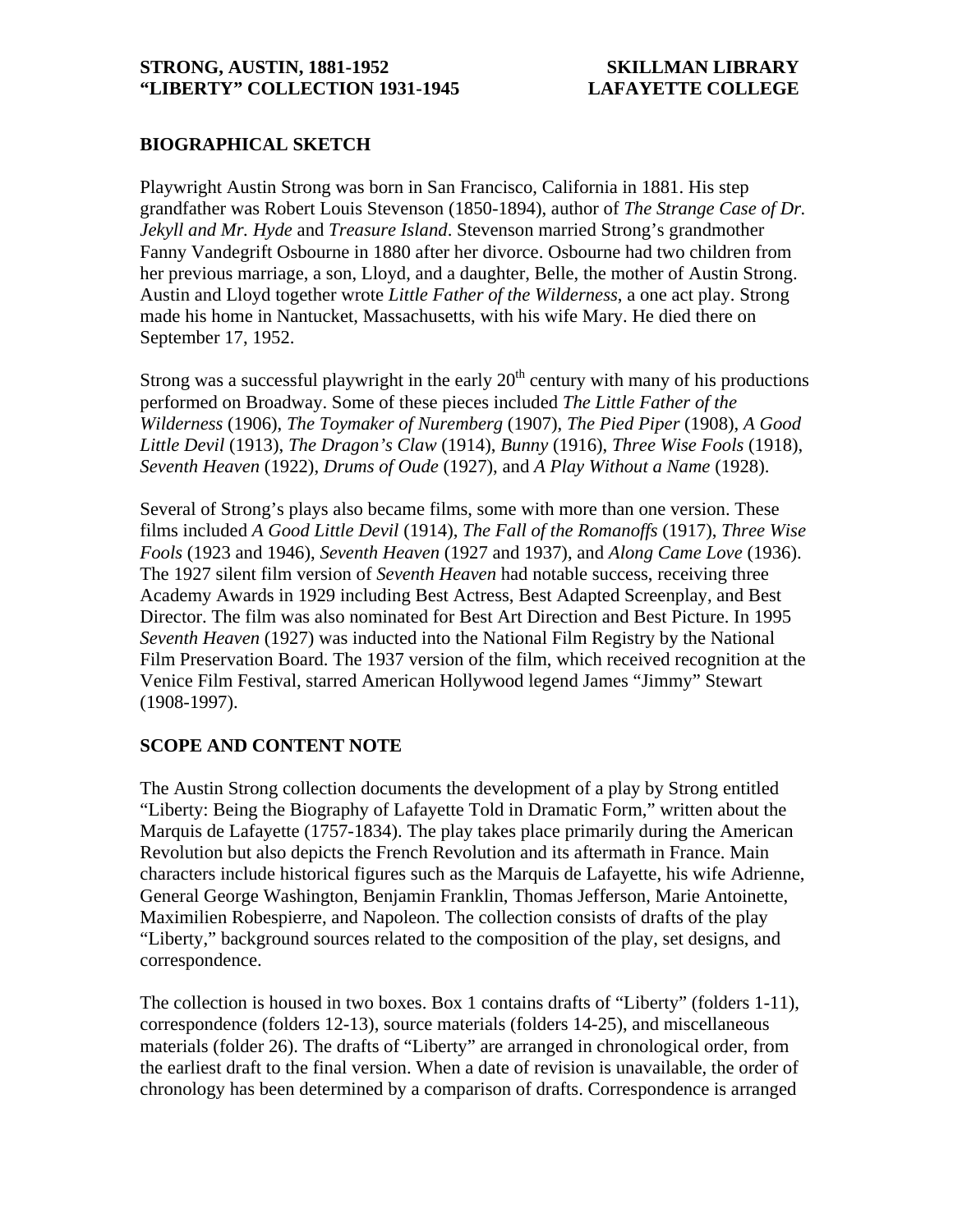### **STRONG, AUSTIN, 1881-1952 SKILLMAN LIBRARY "LIBERTY" COLLECTION 1931-1945 LAFAYETTE COLLEGE**

chronologically as well with undated letters at the end. Source materials include scrapbooks (folders 14-16), historical notes (folders 17-21), narratives (folders 22-24), and miscellaneous materials (folder 25). Box 2 contains set designs and oversized source materials.

The earliest manuscript of "Liberty" was written circa 1930 and was originally titled "Lafayette -- Cur Non?" In this state, the entire play is handwritten in three acts with proofreading notes in between the lines and margins, as well as pasted typewritten insertions. Each draft of the play, including the final one, has these kinds of corrections throughout. Other titles given to the play during its development include "Where Liberty Dwells" and "Lafayette: Being the Biography of the Patriot."

The play begins with comedy but turns serious as Lafayette defies his family and secretly leaves his home to join General George Washington in the American fight for independence. The play progresses through the American victory in the Revolutionary War, the revolution that later takes place in France, Lafayette's exile and imprisonment, and his return from exile during the reign of Napoleon Bonaparte. The end is set in 1824 with an emotional salute to Lafayette as he travels through America on his farewell tour.

The majority of the correspondence is related to the production of "Liberty." The collection includes handwritten and typewritten letters as well as telegrams to and from Strong. One notable correspondent is Arthur Hopkins (1878-1950), a successful writer and producer of plays and movies.

Much of the correspondence concerns financial problems with the production of "Liberty." The letters reveal that producing "Liberty" would require an abnormally large sum. In 1934 the estimate for production costs was \$100,000 to \$125,000. In 1938 detailed production estimates by the University of California Alumni production council totaled \$139,580. This total dropped in 1939 to \$91,414. Conferences were also took place with Paramount for the possibility of making a film of "Liberty." Another difficulty in the production of "Liberty" was casting. Often the desired actor was occupied with another project, so it was difficult to find suitable actors for the numerous roles in the play. By 1939 it is clear from letters in this collection that the project was considered too costly and would be shortly abandoned.

The correspondence shows that the attempts to get "Liberty" produced were frustrating for Strong. In addition to communications between Strong and various producers, the collection includes long letters that are addressed to Strong's mother. These resemble journals in which Strong describes events taking place in his life. His frustration arises from being uninformed about the progress of "Liberty" as well as the progress of his play "Blind Man's Buff," which like "Liberty" appears never to have been produced. In a letter from September 6, 1934 he identified the situation as "a world of plots and counterplots. Nothing straightforward and simple." He continued to revise "Liberty" expecting eventual production. Remaining correspondence from 1945 concerns the publishing of Strong's essay on Pierre-Augustin Caron de Beaumarchais (1732-1799).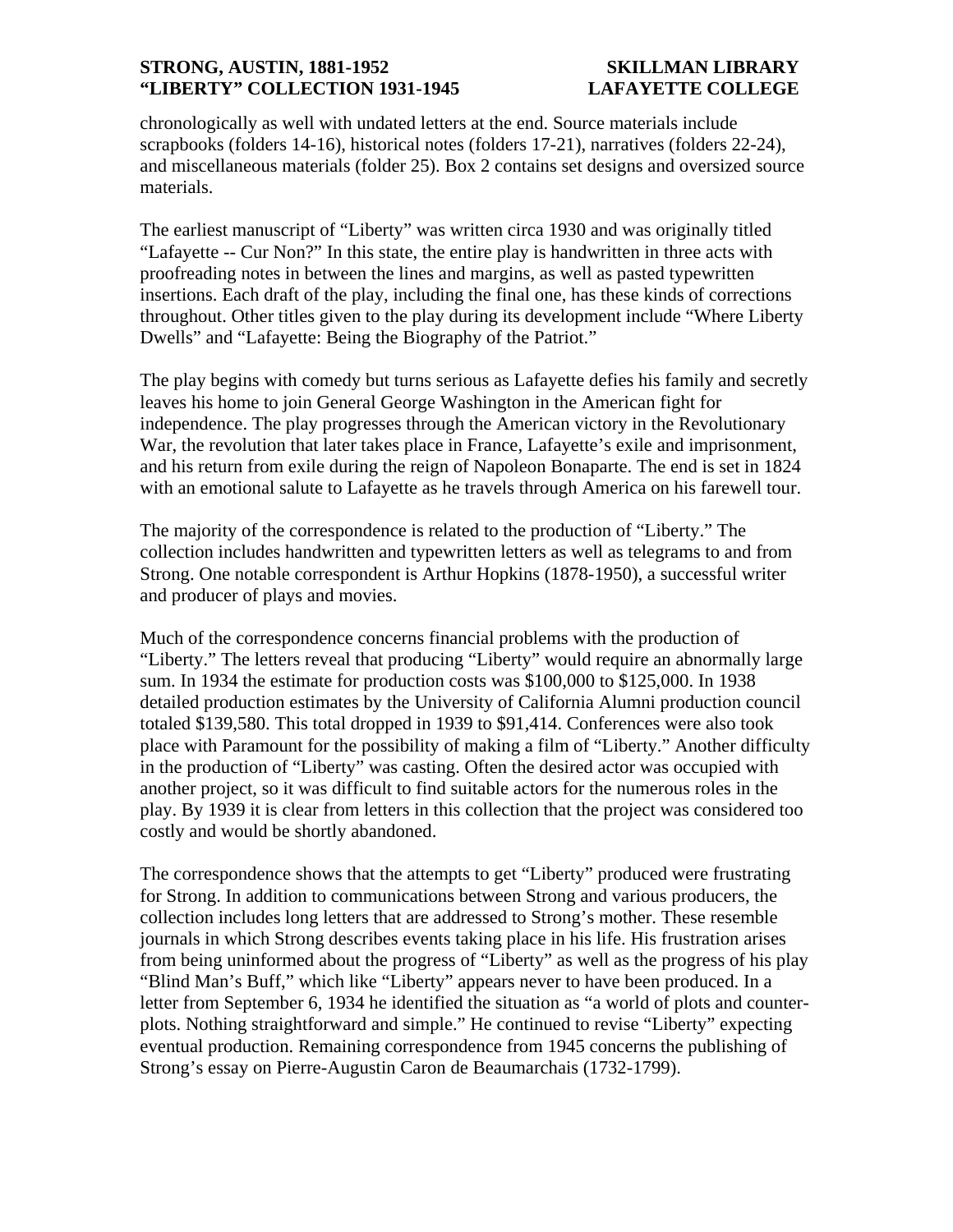### **STRONG, AUSTIN, 1881-1952 SKILLMAN LIBRARY "LIBERTY" COLLECTION 1931-1945 LAFAYETTE COLLEGE**

A large portion of the collection is made up of related source materials. This background material primarily concerns to the American Revolution and the French Revolution. There are scrapbooks (bound and unbound loose-leaf journals) created by the author, which include handwritten notes, pasted images, and notes collected from outside sources. There are also narratives consisting of short stories that relate to the American Revolution and the French Revolution.

The oversize portion (Box 2) of this collection includes set designs hand painted by Strong. Most of the illustrations are watercolors, but some also incorporate pencil as well as crayon. Each of the illustrations is individually matted, usually with the title of the intended scene pasted on one corner of the image under the matting. Also in Box 2 are two bound journals similar to the smaller scrapbooks in Box 1 (folders 14-16). Full page newspaper articles are also housed in this box.

# **INVENTORY**

### **Box 1**

| Folder         |                                                              |
|----------------|--------------------------------------------------------------|
| 1              | "Liberty" (handwritten)                                      |
| $\overline{2}$ | "Liberty": Prologue (2 copies typewritten)                   |
| 3              | "Liberty": Draft of Act II (typewritten and handwritten)     |
| $\overline{4}$ | "Liberty": Draft of Act I 1931 (typewritten)                 |
| 5              | "Liberty": Draft of Act II 1931 (typewritten)                |
| 6              | "Liberty": Draft of Act I 1932 (typewritten)                 |
| 7              | "Liberty": Draft of Act II 1932 (typewritten)                |
| 8              | "Liberty": Draft of Act II 1932 (typewritten)                |
| 9              | "Liberty" in Two Acts (typewritten)                          |
| 10             | "Liberty": final bound version 1934 (2 copies)               |
| 11             | "Liberty": Production Pamphlet 1939; Description for CA      |
|                | film festival                                                |
| 12             | Correspondence: 1933-1934                                    |
| 13             | Correspondence: 1935-1945 and undated                        |
| 14             | Scrapbook of Source Materials (bound)                        |
| 15             | Scrapbook of Source Materials (unbound)                      |
| 16             | Scrapbook of Source Materials: notes on political history in |
|                | America and France (unbound)                                 |
| 17             | Source Materials: Works consulted list (typewritten)         |
| 18             | Source Materials: Notes on American Revolution and           |
|                | French Revolution (handwritten)                              |
| 19             | Source Materials: Historical chronology (handwritten)        |
| 20             | Source Materials: American Revolution: Lafayette and         |
|                | Washington (typewritten and handwritten)                     |
| 21             | Source Materials: Beaumarchais notes (typewritten and        |
|                | handwritten)                                                 |